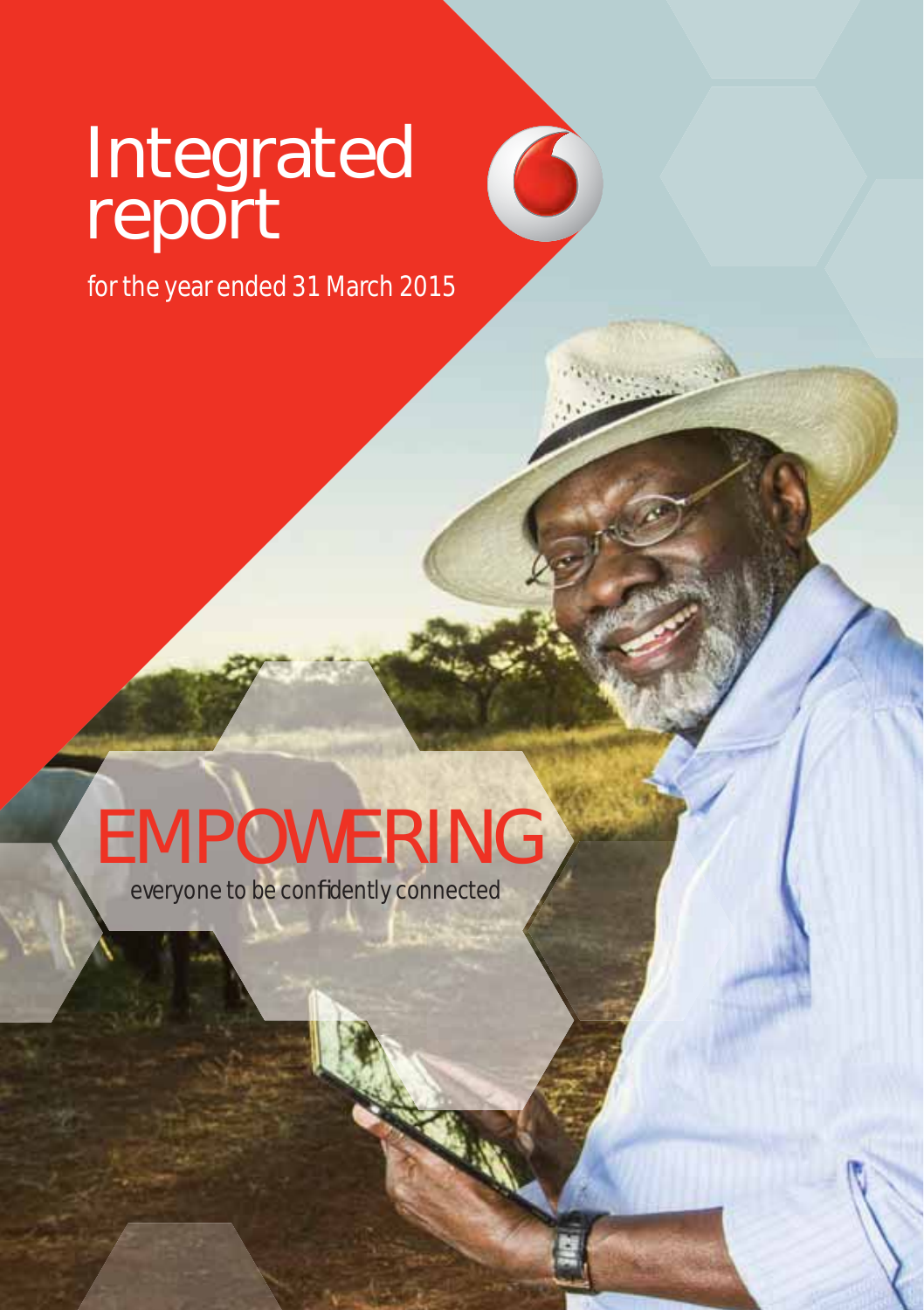# **CONTENTS**

#### **Introduction**

- **02** About this report
- **03** How we performed
- **04** What matters most to our stakeholders
- **06** What's material in our markets

**OUR BUSINESS PG 08**

#### **12** 20 years of empowering everyone to be confidently connected

- **14** Who we are
- **16** How we do business

08 CHAIRMAN'S STATEMENT

- 
- 18 What we offer<br>**20** The value we o
- **20** The value we create<br>**22** Who governs us **22** Who governs us
- **23** Who leads us

### HOW TO GET THE MOST OUT OF OUR INTEGRATED REPORT:



This icon tells you where you can find related information in our report.



These icons will help you quickly spot the areas where we are doing well and where we can improve.



This icon tells you that a term is explained in the Glossary starting on page 130.



This icon tells you where you can find more information on **www.vodacom.com**



This icon tells you where you can find more information on our parent Vodafone Group Plc's website at **www.vodafone.com**

## **STRATEGIC REVIEW**

#### **SUPPLEMENTARY INFORMATION AVAILABLE ONLINE**

- **Human capital report**
- **Communities report**
- Transformation report<br>• Environment report
- **Environment report • Stakeholder report**
- **Technology report**

### 24 Q&A WITH THE CEO

For a list of all the regulatory developments in our countries of operation, go to our online report on **www.vodacom.com**

- **28** What we live for<br>**30** What we're aimin
- **30** What we're aiming for
- **32** How we've performed
- against our strategies
- **32** Customer
- **38** Growth
	- **50** Operations
- **54** People
- **57** Reputation

For video interviews with our leadership team on key issues related to delivering on our growth strategy, go to **www.vodacom.com**

- **Customer experience**
- **Vodacom Business**
- **Vodacom Business Africa • New Services**
- **Data**